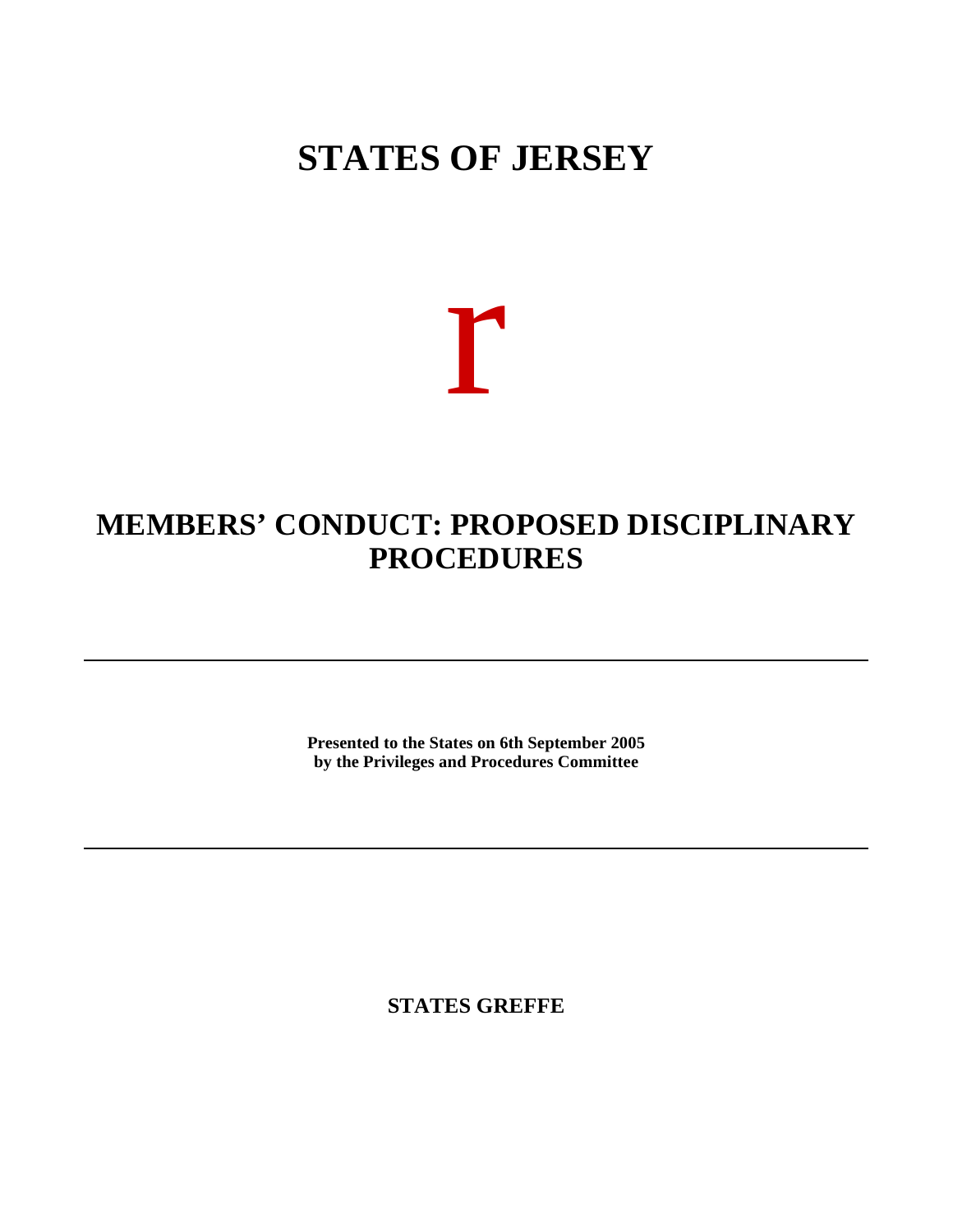#### **Members' Conduct: proposed disciplinary procedures**

This report serves to inform members of the Committee's proposals for the management of complaints against members under the Code of Conduct, which will hopefully be incorporated within the new Standing Orders of the States of Jersey shortly, and to set out how the Committee will be proposing in the new Standing Orders that issues relating to members' conduct should be dealt with in the Assembly itself if Article 51 of the States of Jersey Law 2005 is repealed.

#### **BACKGROUND**

On 13th September 2005 the States Assembly is due to debate Projet No. P.98/2005 entitled, 'Draft States of Jersey (Amendment No. 2) Law 200<sup>t</sup>. If adopted, P.98/2005 will cause the repeal of Article 51 of the States of Jersey Law 2005. Members will recall that Article 51 was proposed by Senator S. Syvret as a way of safeguarding members' rights during the course of any disciplinary proceedings. Senator Syvret has quite understandably requested that the Assembly be provided with full details of the Committee's proposals for managing disciplinary proceedings against members if Article 51 is repealed prior to commencement of the debate on P.98/2005, in order that members might be satisfied that the proposals comply fully with the principles of natural justice.

The Committee is anxious to strike an appropriate balance between the preservation of the right of the Assembly to regulate its own affairs without outside interference (particularly from the courts) and the safeguarding of the rights of individual members who may be the subject of a disciplinary action, either as a result of a complaint under the Code of Conduct or as a result of proceedings in the Assembly itself. The Committee is confident that the draft procedures set out below meet these objectives.

#### **COMPLAINTS UNDER THE CODE OF CONDUCT**

A series of complaints made during the course of 2005 have allowed the Committee to evaluate the effectiveness of the existing draft Code of Conduct (P.32/2003 refers) and to consider refinements. The current system, involving a Sub-Committee on Standards (usually consisting of 3 members) that reports to the Committee, which in turn reports, if necessary, to the States, has been found to be an efficient, effective and, in the view of the Committee, fair way of progressing complaints. Nevertheless, 2 issues in particular have concentrated minds on the Committee.

#### **1. External involvement**

 It has become clear that a number of members favour some degree of external involvement in, or scrutiny of, the complaints process. The Committee has given this matter careful consideration in the context of the clear advice it has received that external involvement in the final adjudication process is incompatible with the principles of parliamentary sovereignty. That is why it elected to follow the advice given by H.M. Attorney General (set out in full in P.98/2005) and decided to seek the repeal of Article 51. Nevertheless, it proposes that future Sub-Committees on Standards could consist of one member of the Committee, another member of the Assembly and one lay member. Such a constitution would provide an element of external scrutiny of minor complaints or a degree of independent oversight of more serious complaints at the investigation stage, although the actual decisions made in connexion with particular complaints would remain entirely in the hands of the Committee and, ultimately, the States Assembly. It is envisaged that the future Committee would seek expressions of interest from members of the public who wished to serve on a complaints panel, perhaps consisting of  $5$  to  $7$  members, in an honor capacity. The Committee could then call on one member of that panel to serve on a particular Sub-Committee in rotation.

#### **2. Complaints procedure**

 The complaints procedure as outlined in the existing draft Code of Conduct has been found to lack detail on a number of important issues, including –

(a) clarification of the categories of complaints that fell within the Committee's areas of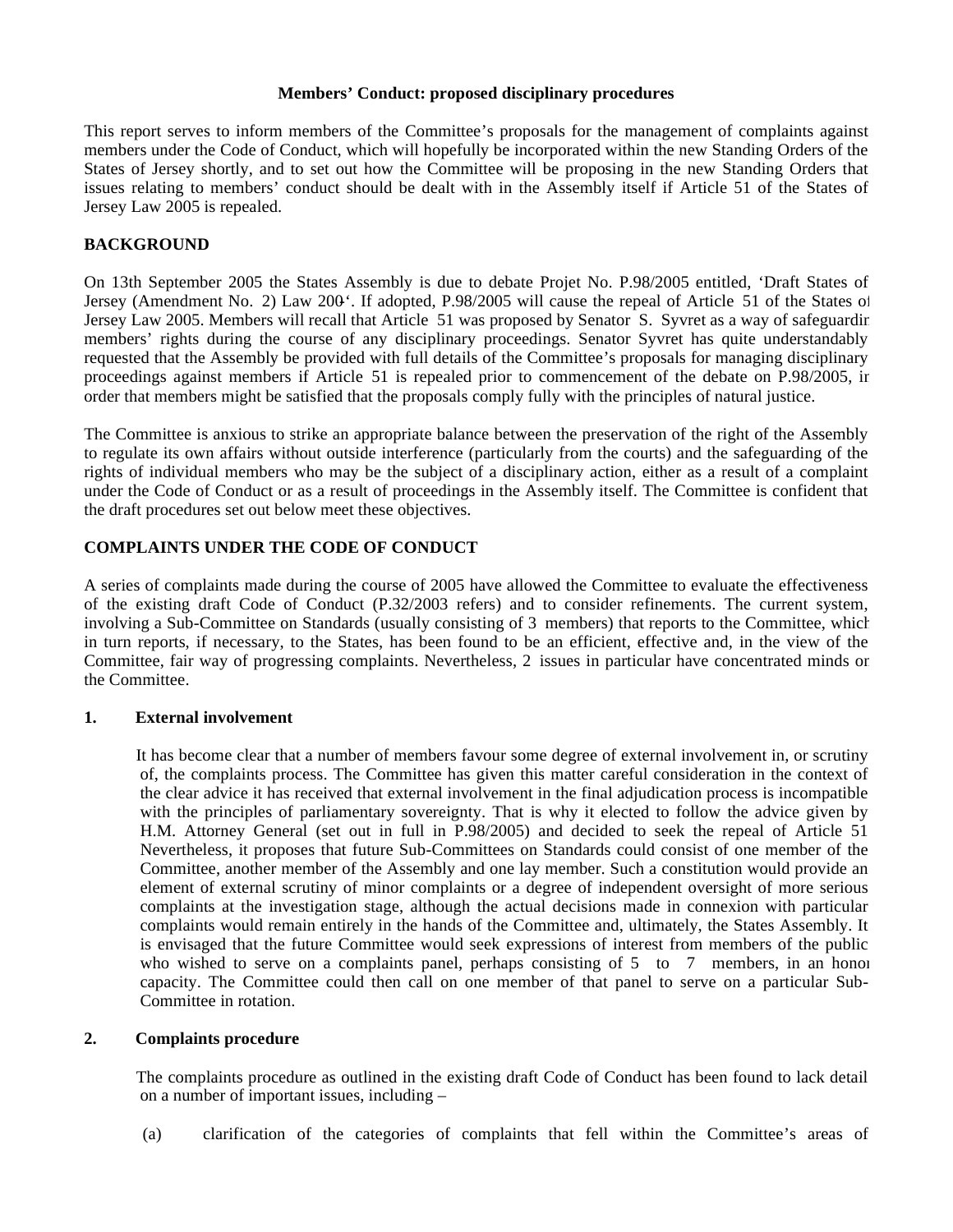responsibility;

- (b) initial action to be taken on receipt of a complaint;
- (c) whether the member complained of was entitled to receive a copy of the full statement of complaint;
- (d) in what circumstances a full investigation would be deemed necessary;
- (e) how interviews with independent witnesses should be conducted;
- (f) the standard of proof against which evidence was to be assessed;
- (g) whether evidence supplied by a member or witness should be made public;
- (h) steps that should be taken to resolve significant contested issues of fact; and,
- (i) the respective roles of the Committee and the Sub-Committee on Standards.

 In order to bring clarity to proceedings, the Committee, in conjunction with successive Sub-Committees on Standards, has developed a pilot procedure, based on that which is operated by the United Kingdom Parliamentary Commissioner for Standards. A copy of the pilot procedure is enclosed as an appendix to this report.

#### **DISCIPLINARY MATTERS ARISING IN THE STATES**

#### **1. Introduction**

The need for the States as a whole to consider matters relating to members' conduct can arise in 2 separate ways.

Firstly, a member's conduct during the proceedings may be such that there is a need for the presiding officer to take immediate action to deal with inappropriate or disorderly conduct, and this action might then be followed by a move for further disciplinary action (possibly linked to a proposal to suspend the member concerned) depending on the nature of the conduct.

The second way in which the Assembly might be asked to deal with a disciplinary issue is if a proposition to suspend or otherwise censure a member is brought to the States. It is possible, for example, that the outcome of the Privileges and Procedures Committee's deliberations on a complaint under the code of conduct might be that a proposition to censure or suspend the member concerned should be lodged as a sanction for the conduct involved. In addition it is possible that a proposition to suspend or censure a member could be lodged in circumstances unrelated to a code of conduct investigation.

#### **2. Matters arising during States' proceedings**

Although incidents of disorderly or inappropriate conduct are thankfully rare in Jersey there clearly need to be appropriate procedures to deal with any incidents that might arise. Such conduct could, for example, include acting in a disorderly or disruptive way, using insulting or offensive language and refusing to withdraw the words, or deliberately and persistently disregarding the authority of the presiding officer.

It is a well-established principle in parliaments around the world that the presiding officer needs to be given adequate powers to ensure that order is restored rapidly if necessary, and that the authority of the Chair is not compromised by the actions of a disorderly or disruptive member. The Privileges and Procedures Committee is sure that all members would accept the need to ensure that the presiding officer has this power and it is of note that this matter was recognised in the amendment of Senator Syvret to insert Article 51 in the States of Jersey Law 2005 as paragraph  $(2)$  of that Article reads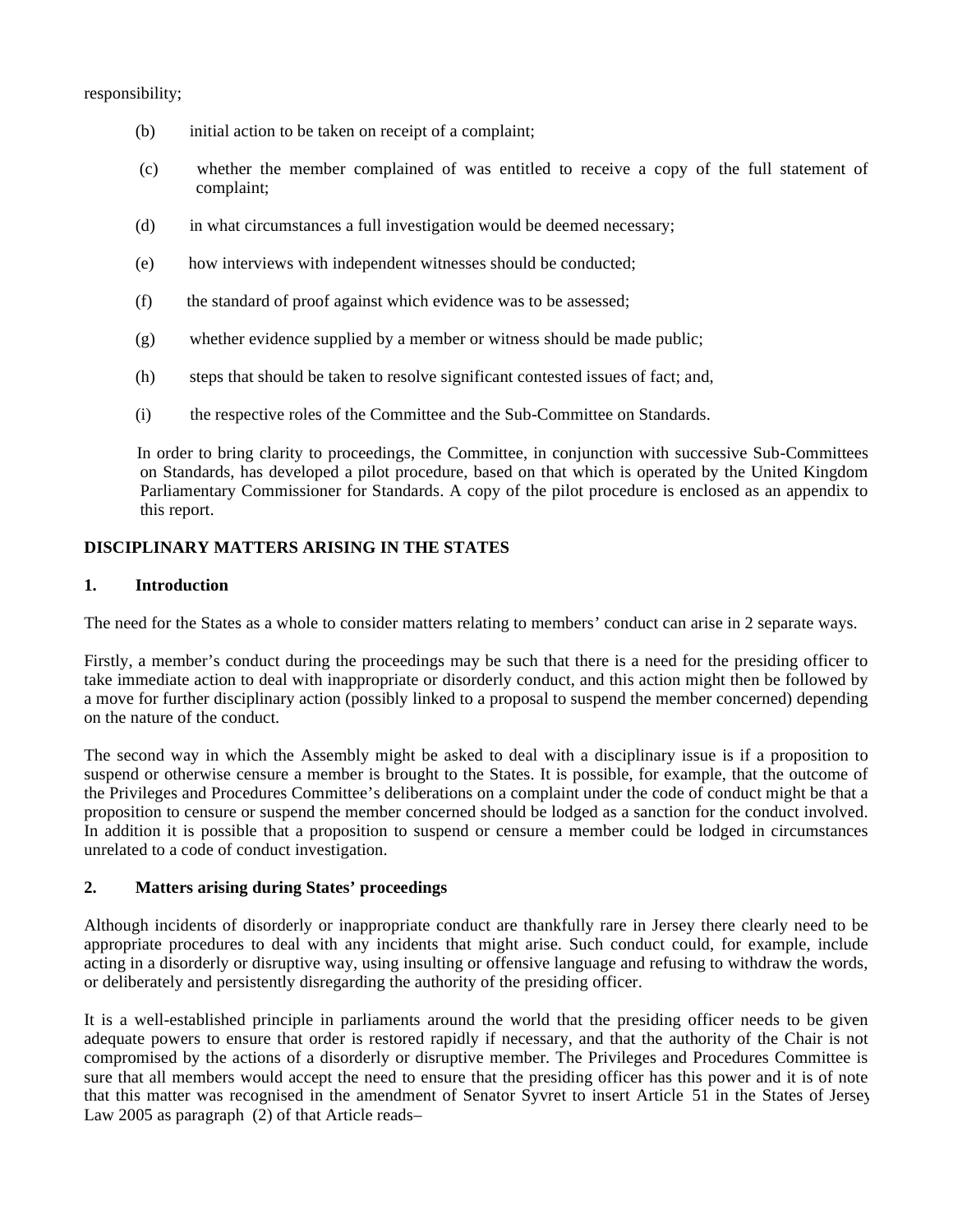*"Paragraph (1)*(the right to a fair trial or hearing as defined in Article 6 of the European Convention on Human Rights) *shall not prevent the person presiding at a meeting of the States from exercising such authority as may be prescribed and necessary for the immediate restoration of good order during the meeting"*.

Following further consideration and the receipt of comments from the Bailiff, the Committee intends to propose revisions to the way in which disorderly incidents in the Assembly are dealt with. This will involve some minor amendments to the draft Standing Orders already lodged (principally Standing Order 111) and will involve a revision of the further provisions that were circulated for consultation in July but not included in the Standing Orders as lodged because of the uncertainty about Article 51.

The Committee will be proposing that the presiding officer is given the ability to 'require' a member to withdraw for the remainder of the day, or for a lesser period, in case of disorderly conduct (in this context the words 'disorderly conduct' include the type of behaviour referred to above). This would mirror the present provisions (see present Standing Order 30(3)) and would be similar to provisions in most, if not all, other parliaments, including the House of Commons at Westminster. The principal purpose of the provision is obviously to ensure that the authority of the presiding officer is respected and to ensure that order is restored in the Chamber. The exclusion of a member for the remainder of the day (or a lesser period if appropriate) acts as a 'cooling-down' period, as well as being a sanction for the conduct involved. The Viscount would, at as present, be empowered to take the necessary steps to ensure that the member concerned complied with the ruling from the Chair.

The Committee has considered the current rules for any subsequent action against a member who has acted in a disorderly way during proceedings and believes that some changes are appropriate.

The current provisions provide that the presiding officer may propose that a member be suspended if the presiding officer considers that the requirement for the member to withdraw for the remainder of the meeting is an inadequate response to the conduct concerned. The States must then vote on any such a proposition immediately without debate or amendment. The member concerned is not therefore able to put his or her point of view and other members are precluded from commenting on the issue before the vote.

In cases of severe disorderly conduct it is clearly important for the Assembly as a whole, and for the member concerned, that the matter is dealt with as soon as possible. The Committee will therefore be proposing that, if the requirement to withdraw for the remainder of the day (or a lesser period) is considered an inadequate response to the disorderly conduct concerned, any member should be able to propose on the next day that the States meet that the member concerned be suspended. (The 'next' day that the States meet could be the day after the incident occurred if there are scheduled continuation days or could, of course, be 2 or more weeks later.)

The proposition on suspension would be debated on the day it was proposed unless the States resolved to defer the debate until a later meeting. At present, Standing Order 30(4) states that the presiding officer should make any such proposal, but the Committee believes it is more appropriate to allow any member of the States to make a proposal of this nature.

The suspension of a member is a very serious issue and the Committee therefore considers that the new Standing Orders should state that any proposition on the suspension of a member would be subject to debate in the usual way. Importantly the member concerned would be given the opportunity to speak and put his or her point of view which is not the case at present. In addition the Committee is proposing that new Standing Order 104(2)(e) (which allows a member who is the subject of a vote of no confidence or censure to speak again just before the summingup) should be extended to give the same facility to a member who is the subject of a suspension proposition. Standing Orders will nevertheless need to contain a proviso that a debate on the suspension of a member can go ahead in the absence of the member concerned if he or she refuses to participate or continues to be so disorderly that he or she must be removed again from the Chamber.

The Committee believes it is important that any period of suspension is determined according to fixed rules rather than being an open-ended period. Although it is only right that the Assembly can exercise authority to discipline its members in this way, that right must be balanced against the fact that the member concerned has been elected by the public to serve in the Assembly and any long period of suspension effectively disenfranchises the electors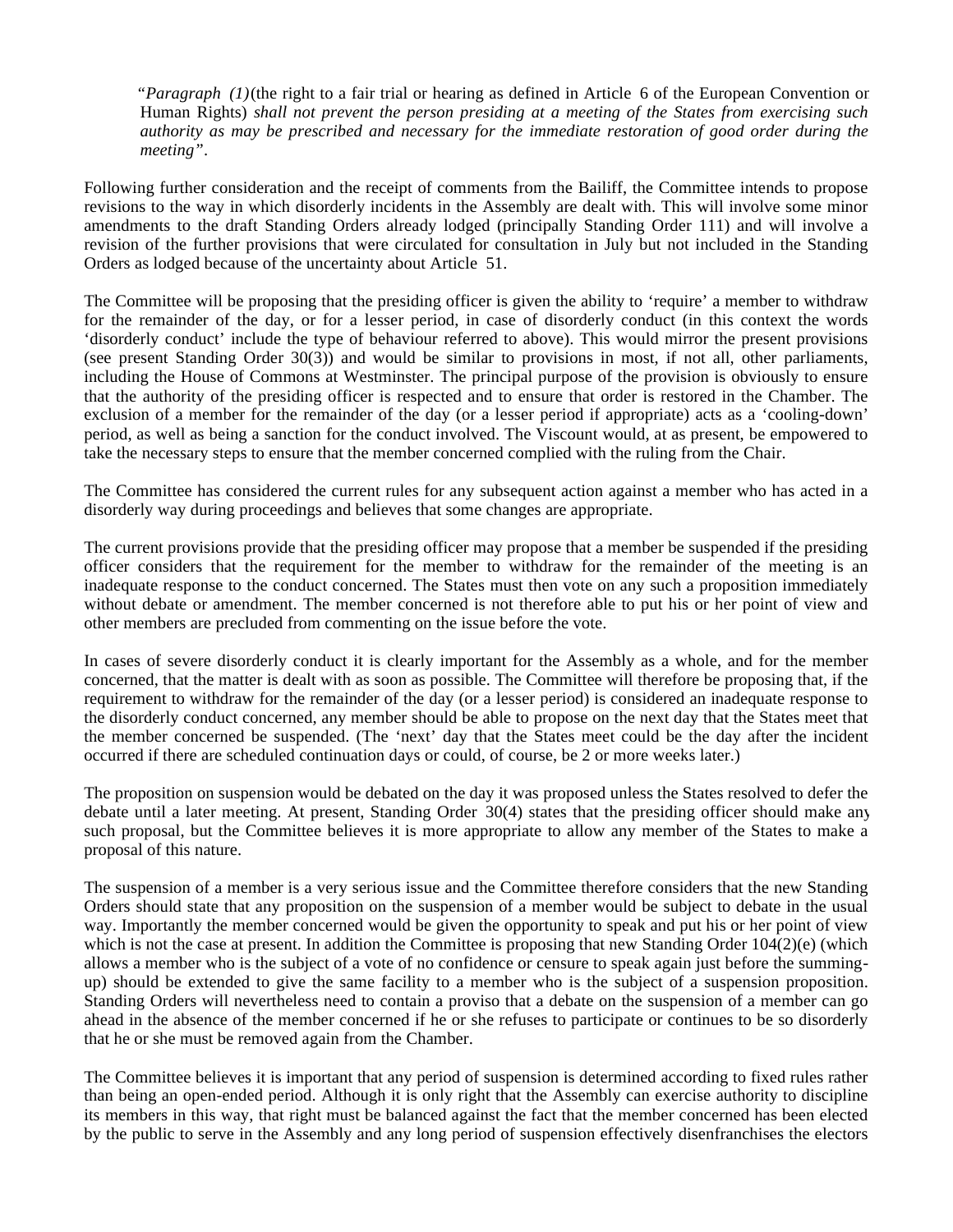concerned. The Committee is therefore proposing that the periods of suspension should be fixed as follows –

- (a) in the case of a 1st suspension during the member's term of office, 2 days;
- (b) in the case of a 2nd suspension during the member's term of office, 4 days;
- (c) in the case of a 3rd or subsequent suspension during the member's term of office, 6 days.

(The days counted for the purposes of determining when a period of suspension ends are meeting days and continuation days and the day the suspension occurs would be counted as the first day.)

#### **3. Disciplinary matters in the States in other circumstances**

As stated earlier, not every disciplinary issue in the Assembly will arise as a result of an unexpected incident during proceedings. For example, it is possible that a proposition for the suspension of a member will be brought as a result of a code of conduct enquiry where this sanction is considered necessary by the PPC.

The basic procedures set out above will obviously apply to the debate on any such proposition with, once again, a full debate on this issue and the opportunity for the member concerned to put his or her point of view. The only difference of procedure compared to incidents that arise at short notice is that the relevant proposition would need to be lodged in the normal way for a period of 2 weeks before the debate could take place.

#### **THE WAY FORWARD**

The Committee's proposals for the operation of the Code of Conduct and the management of disciplinary matters within the States Assembly are due to be added to the draft Standing Orders of the States of Jersey (Projet No. P.162/2005) by way of an amendment. The Privileges and Procedures Committee considers that the complaints procedure as drafted complements, and is fully compatible with, the draft Standing Orders. In the event that P.162/2005 is adopted by the Assembly, the Committee will in turn invite its successor to adopt the complaints procedure as the preferred method of progressing Code of Conduct related complaints against a member.

With regard to the matter of lay member involvement in the Sub-Committee on Standards, the Committee acknowledges that the formal introduction of such an arrangement will also be a matter for its successor to progress. Nevertheless, the Committee has ensured that the new draft Standing Orders, as amended, will allow for a future Privileges and Procedures Committee to appoint a lay member to a Sub-Committee on Standards.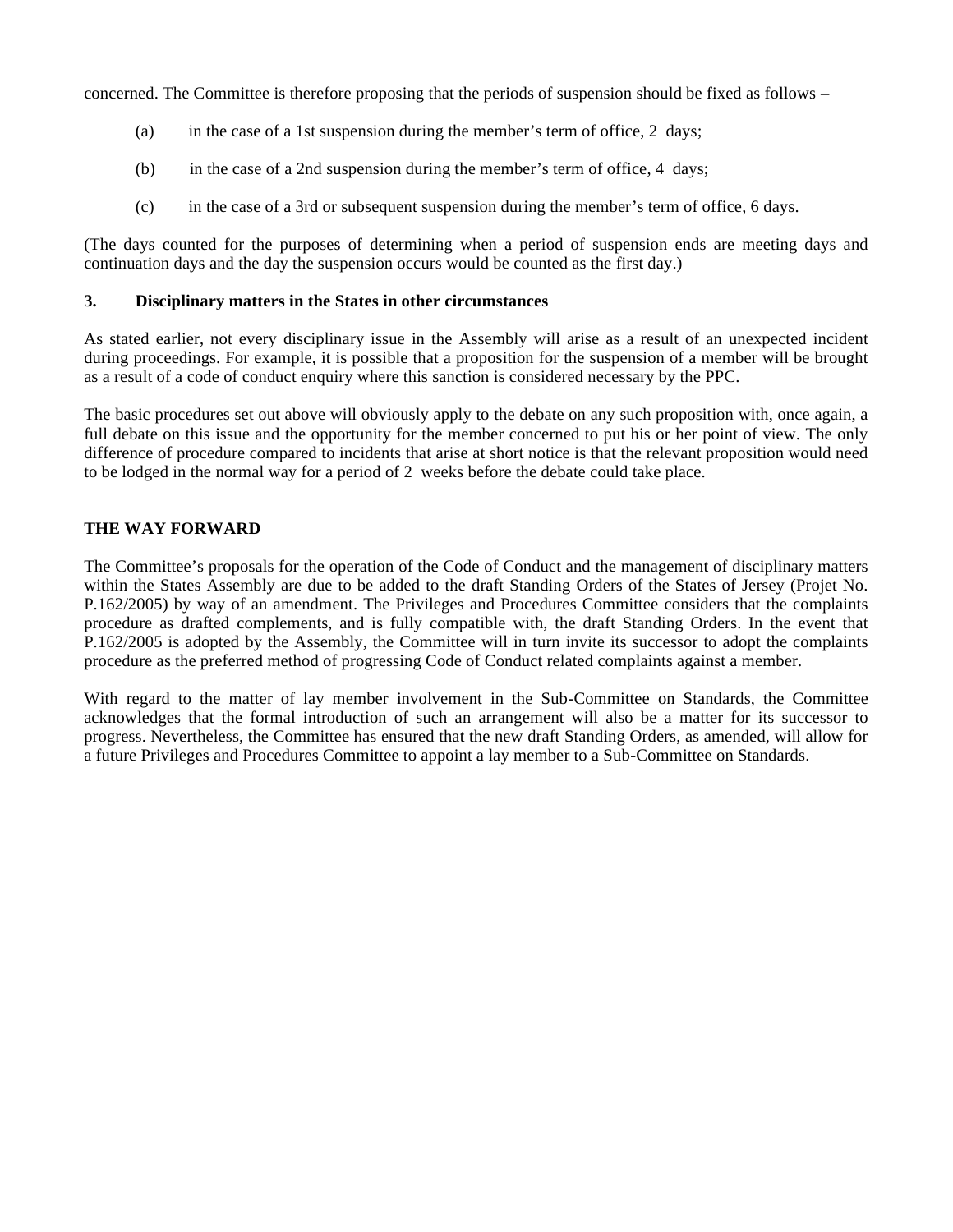#### **Draft Complaints Investigation Process**

Complaints, whether from a States Member or a member of the public, alleging that a Member has breached the draft Code of Conduct, should be addressed in writing to the President of the Privileges and Procedures Committee (the Committee).

If the complainant is a States Member, the Member will be expected to copy their letter to the Member about whose conduct they are complaining as a courtesy. This should be done before anyone else is told of the complaint. However, the Committee may, in exceptional circumstances, agree that the letter of complaint should not be so copied.

#### **Initial consideration**

An initial assessment of the complaint will be carried out by the Committee in order to ensure that that the complaint is not anonymous, that credible evidence has been made available in support of the complaint and that the complaint is not trivial, vexatious or merely a repetition of allegations, unsupported by new and credible evidence, which have already been the subject of an inquiry. It will also ensure that the complaint falls within its areas of responsibility. The Committee does **not** consider that its remit includes such matters as the following –

- policy matters or a Member's views or opinions,
- reasonable decisions taken by a member on how to handle a constituent's case, and
- what Members do in their purely private and personal lives unless there is a direct impact on their role as a Member or on the reputation of the States as a whole.

If it appears to the Committee that a complaint may involve an allegation of criminal misconduct and may more appropriately be investigated by the police or another investigatory agency, it will ordinarily advise the complainant to approach that agency.

In the event the Committee is satisfied that the initial criteria have been met, it will forward the complaint to the Sub-Committee on Standards. The Sub-Committee will be tasked with carrying out a preliminary inquiry followed, if necessary, by a full investigation.

In all cases in which the Committee does not believe it appropriate for it to enquire into a matter, the Committee will advise the complainant and the member complained of accordingly and provide a summary of the reasons for its decision.

#### **Preliminary inquiry**

Where it appears that an allegation has sufficient substance to warrant at least a preliminary inquiry, the Sub-Committee will inform the Member concerned of the nature of the allegation and the evidence offered in support of it, and seek a response. It will ordinarily inform the Member at the earliest possible stage of the particular provisions of the draft Code of Conduct which it is alleged have been breached. The Member is not asked to prove his or her innocence. What is asked of the Member is a full and truthful account of the matters in question.

The information provided in response by the Member (either in writing or in person to the Sub-Committee) may be sufficient to enable the Sub-Committee to consider the allegation and report to the Committee directly. In some cases, it may be necessary for the Sub-Committee to seek further information or documentary evidence, either from the Member or others, before it can conclude its assessment of a complaint.

Alternatively, if the balance of the evidence assembled during the preliminary inquiry is unclear or the nature of the allegations particularly serious, the Sub-Committee may conclude that a full investigation is required in order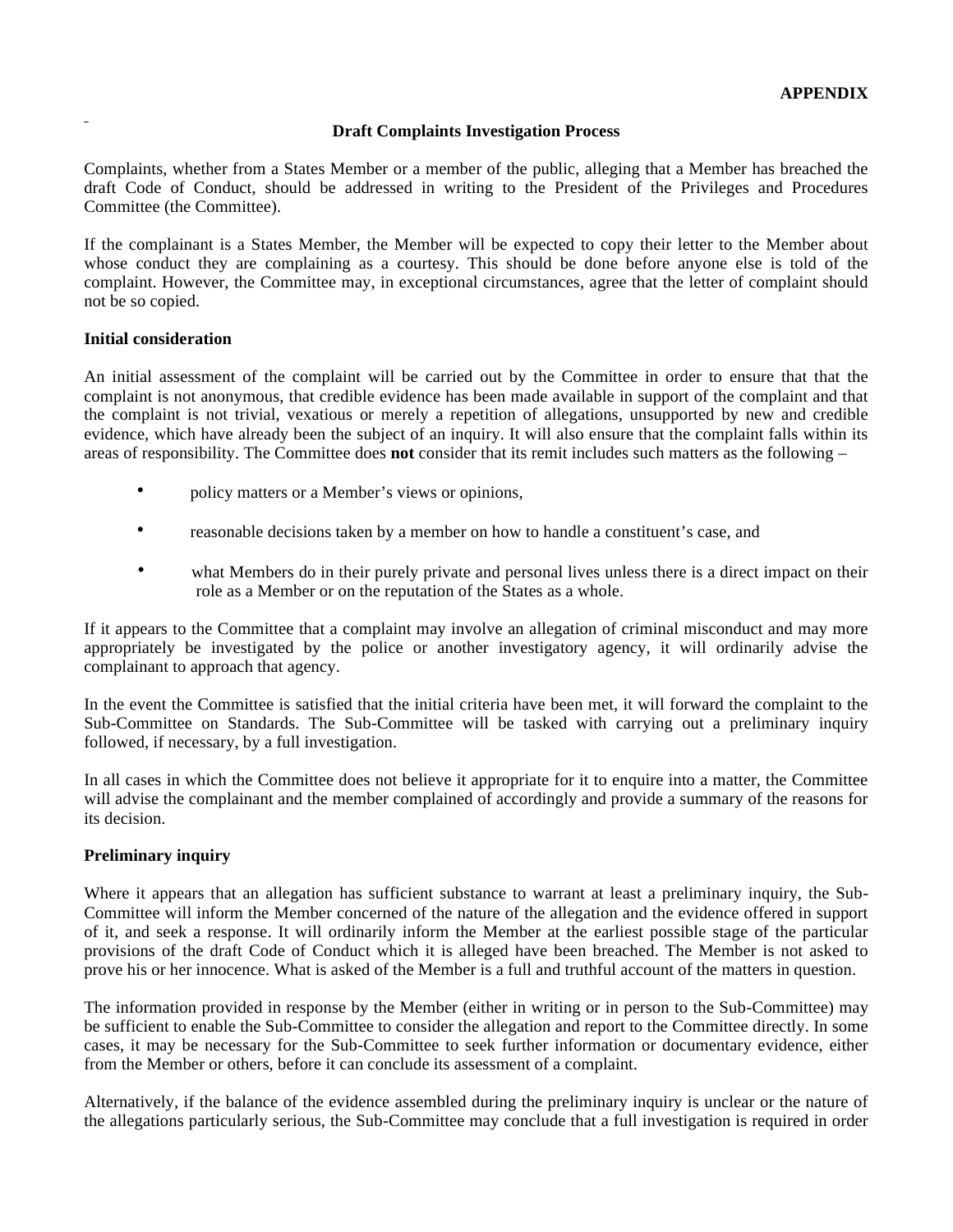that it may report fully to the Committee on the complaint.

In all cases, the Sub-Committee will report to the Committee on the outcome of the preliminary inquiry.

#### **Full investigation**

In the course of a full investigation it may be necessary for the Sub-Committee to interview the Member who is the subject of the complaint, the complainant and other persons, and/or to seek relevant documentary or other evidence from other public or private bodies or from private individuals. Members will be required to cooperate fully and frankly with an investigation.

When approaching witnesses, the Sub-Committee will write informing them of the nature of the investigation and setting out the particular questions or matters where it seeks assistance. It is always helpful if they respond in writing but the Sub-Committee will also offer the opportunity of an interview in person. If a witness is interviewed, the Committee Clerk will take a note of the interview. Proceedings may also be recorded and transcribed if the Sub-Committee considers that to be appropriate. The witness will subsequently be asked to confirm the accuracy of the record of the interview.

The Sub-Committee will keep the Member concerned informed in general terms from time to time of the progress of its enquiries.

#### **Legal advice**

Complainants, Members complained against or witnesses may, if they so wish and at their own expense, take legal advice on any matter and be accompanied by a legal adviser (or other 'friend') at any meeting with the Sub-Committee.

#### **Assessing the evidence**

When the Sub-Committee believes it has obtained as complete a picture of the circumstances surrounding the complaint as possible, it assesses the evidence. In assessing the evidence and reaching a conclusion, the Sub-Committee requires at least that the allegation is proved on the balance of probabilities. In cases where the alleged offence is more serious, a higher standard of proof is appropriate.

If the Sub-Committee has uncovered any material evidence which is at variance with the Member's version of events, it will put this to the Member. This allows the Member to challenge the evidence. Before reaching its conclusions, the Sub-Committee will share with the Member the draft of those parts of its report dealing with issues of fact so that the Member has an opportunity to comment on them.

The Sub-Committee will encourage a Member always to respond in writing so that it can submit the Member's views precisely to the Committee when making its report.

As with witnesses, any evidence a Member supplies could become public, although the Sub-Committee will be sympathetic to requests for the deletion of confidential and personal information where it can protect privacy without jeopardising the public interest in knowing the facts on which the Sub-Committee has based its conclusions.

#### **Investigatory Panel**

In any case in which, despite the Sub-Committee's attempts to resolve them with the Member, there remain significant contested issues of fact, the Sub-Committee may (and if requested by the Committee, must) set up an Investigatory Panel consisting of the Chairman or another member of the Sub-Committee and a legally qualified person.

The Panel will meet in private and its procedures are determined by the Sub-Committee. The Member who is the subject of the complaint shall, if he or she so requests, be heard by the Panel; may call witnesses; and may